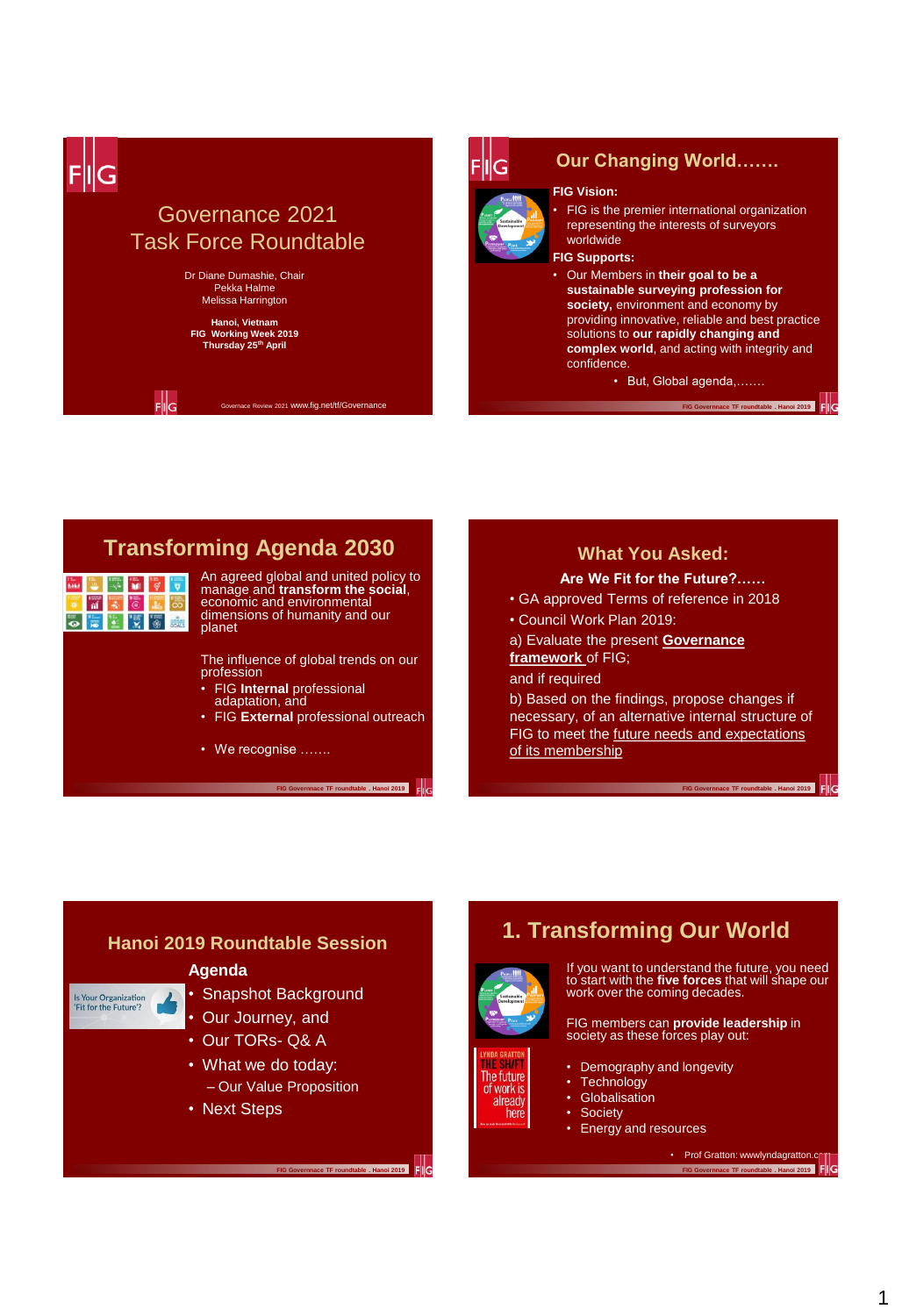

## **Our Current Professional World- External**



- To expand influence at the International level
- FIG Mandate: Joint activities with sister organisations and common policy-making to reduce poverty and enforce sustainable development
- Our representative professionals, from public and private sectors in
	- GGIM
	- UN Habitat/ NUA
	- World Bank
	- $-$  FAO
	- $=$  AU/ Lpi

**FIG Governnace TF roundtable . Hanoi 2019** 

# **Tending Force: Is it all about Big Data?**



## • **Spatially referencing BD is impacting every aspect of the survey profession**

We recognise the need to understand – What it is &

– To engage with its implications.



# • **Tending Force: Smart Cities & Expectations** • Central to the **creation of smart cities** is precisely

about making cities data-driven, i.e, A

- Smart economy Smart government
- Smart mobility Smart environments
	-
- Smart living Smart people………

**FIG Governnace TF roundtable . Hanoi 2019** 



**AND KY** 



Recognising some key issues arising from our previous deliberations (TF 2018) ,

- To embrace:
- The enabling convergence Big Data platforms i.e.
	- **Smart Cities,**
- **Block chain** (decentralised network of digital records (ledgers) that link to a particular asset • **Building Information Modelling** (BIM) based on 3D CAD
- Fit4Purpose **Survey & Mapping**

• ..there are more

**FIGURE 2019** 



## **Trend: Our People**

• Force of Demography and work are intertwined-understanding the hard facts of demography is crucial to craft a reasoned view of the future of work

Consider influences:

- There are **now four generations**, classified into Generational cohorts and People **work past the usual retirement** age,
- **The ascendance of Gen Y (1981-94):** By 2025 needs and hopes felt in workplace work life balance and interesting work
- **Some baby boomers grow old, poor**: challenge to create enough work for all
- **Global migration increases**: to cites and cross countries

**GovernanceTF, Roundtable Hanoi 2019** 



# 2. Our Journey

- Approach
- Critical Questions
- Shaping the Future

FIG 42nd General Assembly Hanoi

2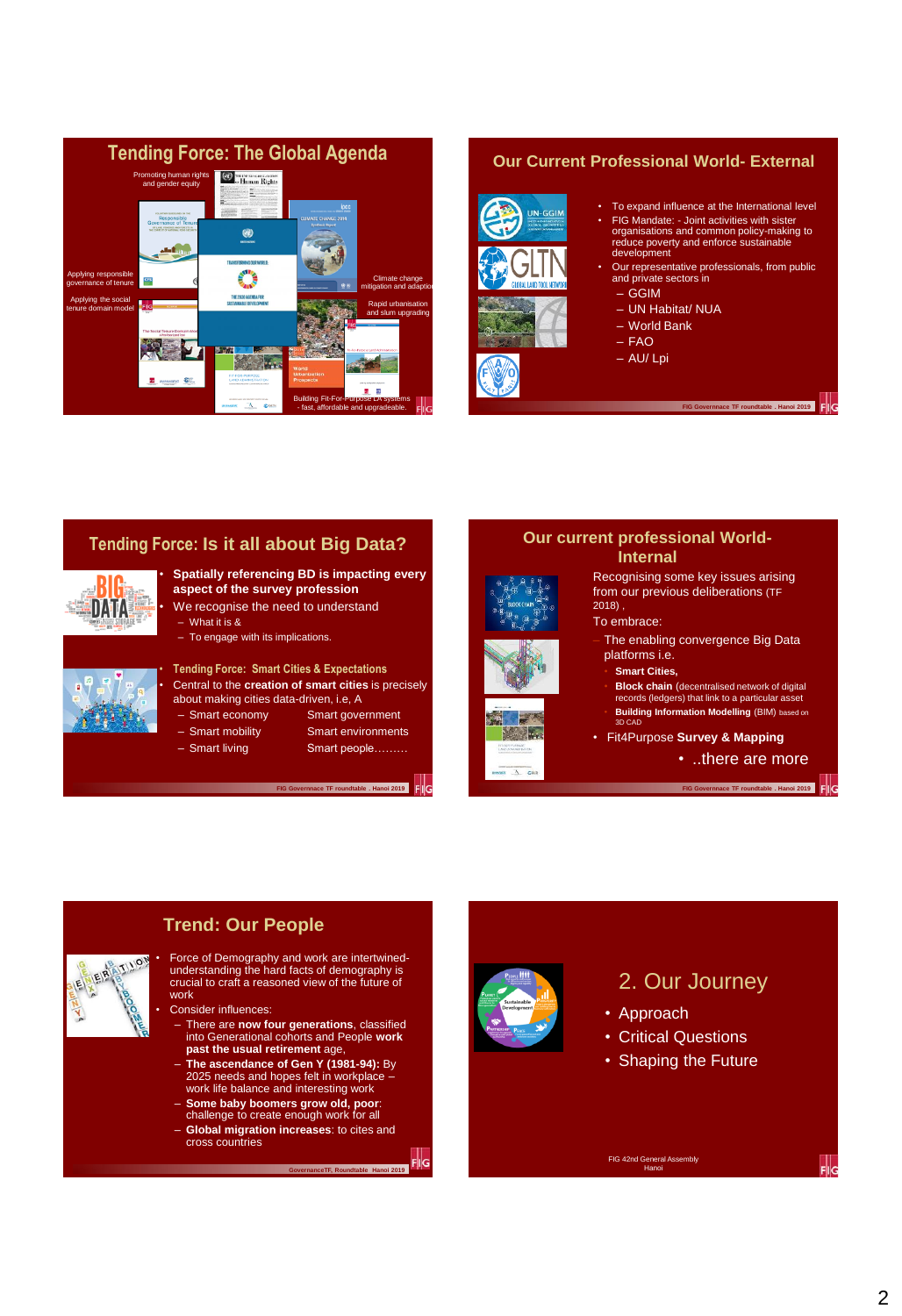## **Our Journey**

**2 year timeline** (2019 to 2021), informed by our TOR's:

- Launch in Hanoi
- On line Activities during 2019
- Council then, GA interim report 2020, and
- Roundtable session Amsterdam
- Online Activities during 2020
- Council then, Presentation to GA in Accra, 2021

 $\frac{1}{2019}$  2020  $\frac{1}{2021}$ 

Health warning: predicated upon member engagement

**FIG Governnace TF roundtable . Hanoi 2019** 

## **Our Approach: Collaborative and Transparent**

#### Active Engagement:

- We need to Ask,
- We need to Listen,
- We need to analyse internal and external expectations
- **Your purposeful and continuing engagement, online and WW**



## **Key Responsibilities**

Your support and input on three levels: • **Working core group**: they are the 'doers', they will moderate online, be in regular email contact with ideas, thought leadership and drafting/reporting

• **Representative group:** to sense checking, committed to overviewing at key milestones, and prior to General Assemblies

#### Above All,

- Members of the General Assembly, Academia and<br>Corporates: actively engaged through working<br>platforms:
	- Respond on line, and at WW roundtables
	- Review newsletter updates
	- Review resources on dedicated web page

**FIG Governnace TF roundtable . Hanoi 2019** 

## **Who: Core working**

#### Chair: Diane Dumashie

- Jakoba Kgopolelo, Botswana<br>James Kayanagh LIK
- 
- Jurg Kaufman, Switzerland Switzerland<br>Kate Fairlee, Switzerland Australian
- Fragmentical, Francescher<br>
Kate Fairlee, Australia<br>
Louise Fris Hansen, Denmark • Louise Fris Hansen, Denmark
- Maurice Barbieri, Switzerland
- Milka Pietrzak, Poland
- **Mikael Lilje, Sweden**
- Melissa Harrington + 1, USA/ Africa
- 
- Robert Sarib,
- James Kavanagh, UK

**FIG Governnace TF roundtable . Hanoi 2019** 

- 
- 
- 
- 
- 
- 
- 
- Pekka Halme, Finland<br>Robert Sarib, Robert Sarib,

• And………

**FIG 42nd GA, Hanoi 2019** 

# **What You Asked:**

## **Are We Fit for the Future?……**

• GA approved Terms of reference in 2018

• Council Work Plan 2019:

a) Evaluate the present **Governance framework** of FIG; and if required

b) Based on the findings, propose changes if necessary, of an alternative internal structure of FIG to meet the future needs and expectations of its membership

> •This is Informed by….. **FIGURE COVERENCE**<br>**FIGURE 1**



# **Fit for the Future**

#### **Governance Framework**

• i.e the processes by which a body assures itself that the long term interests of its stakeholders are satisfied

#### In this context of our **Stakeholder Needs,**  the **Critical broad issues:**

- a.Organisational Structure
- b.Roles and Needs
- c.People and Volunteering

#### **Q&A on TOR**

**FIG Governnace TF roundtable . Hanoi 2019**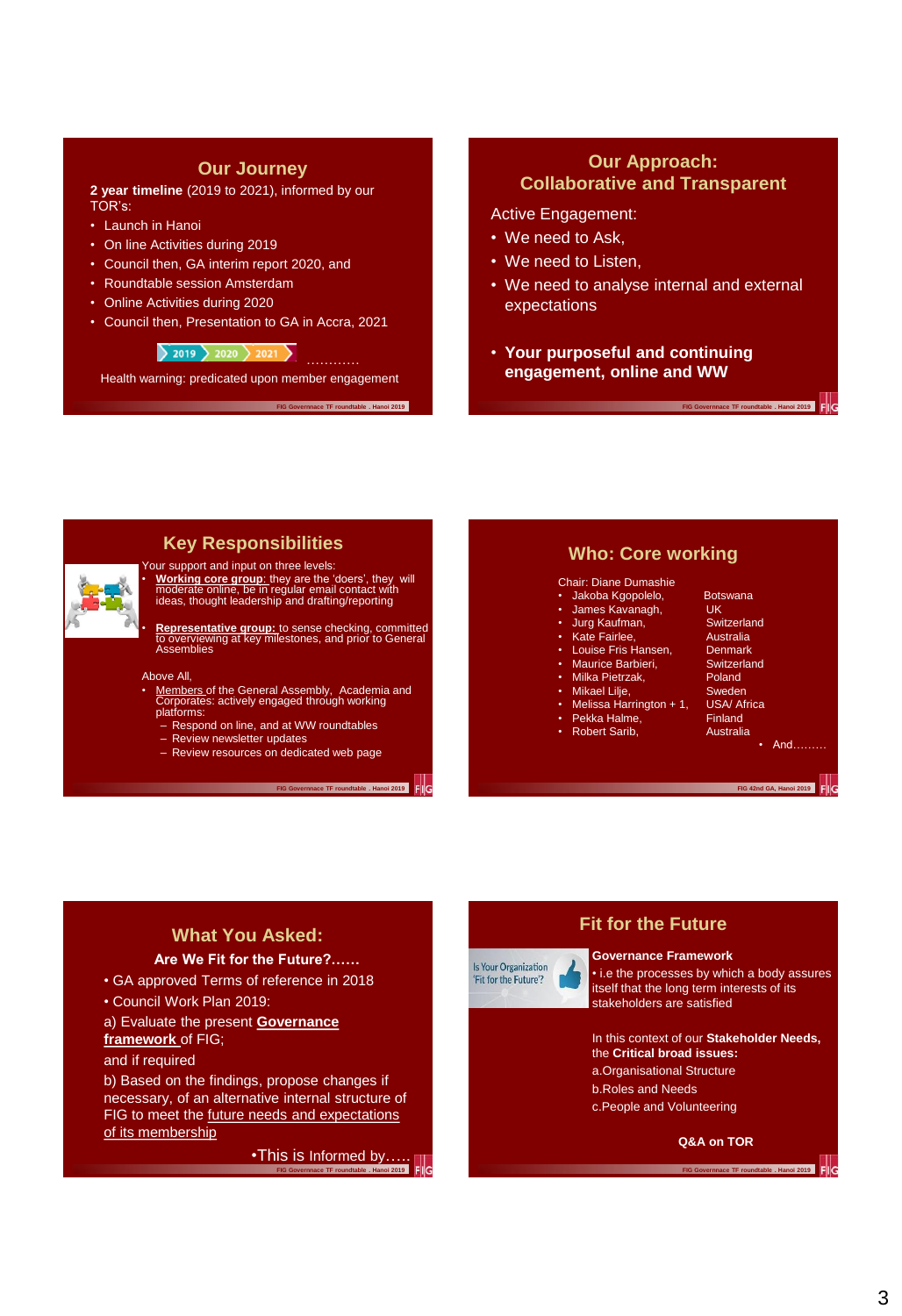

# 3. What we will do today

- TOR Clarification & Direction of our **Journey**
- To inform our thinking and next step consultation on our organisation

**FIG Governnace TF roundtable . Hanoi 2019** 

- Rapid thinking, 4 Questions
- i. Value of FIG to you
- ii. Strengths & Weaknesses
- iii.Blue Sky thinking
- iv.Opportunities

 $\frac{1}{2}$ i. Value Proposition **We will return to our values….** Who is in the room? In small groups • Discuss what is the value of FIG network to you [and your Member Association] FIG Network • Individually You record each of your Members organisation, values (Post it notes) • Comprising national associations, academics, and corporate members • (8-10 mins discussion & recording) – meta plan • Drawing from over 120 countries • …. **FIG Governnace TF roundtable . Hanoi 2019 FIG Governnace TF roundtable . Hanoi 2019** 



# ii. How we are structured



Does FIG organisational structure meet your needs? • **FIG structure Strengths**

• You record each of your considerations (Post it notes)

**FIG Governnace TF roundtable . Hanoi 2019** 

 $\cdot$  (8 mins)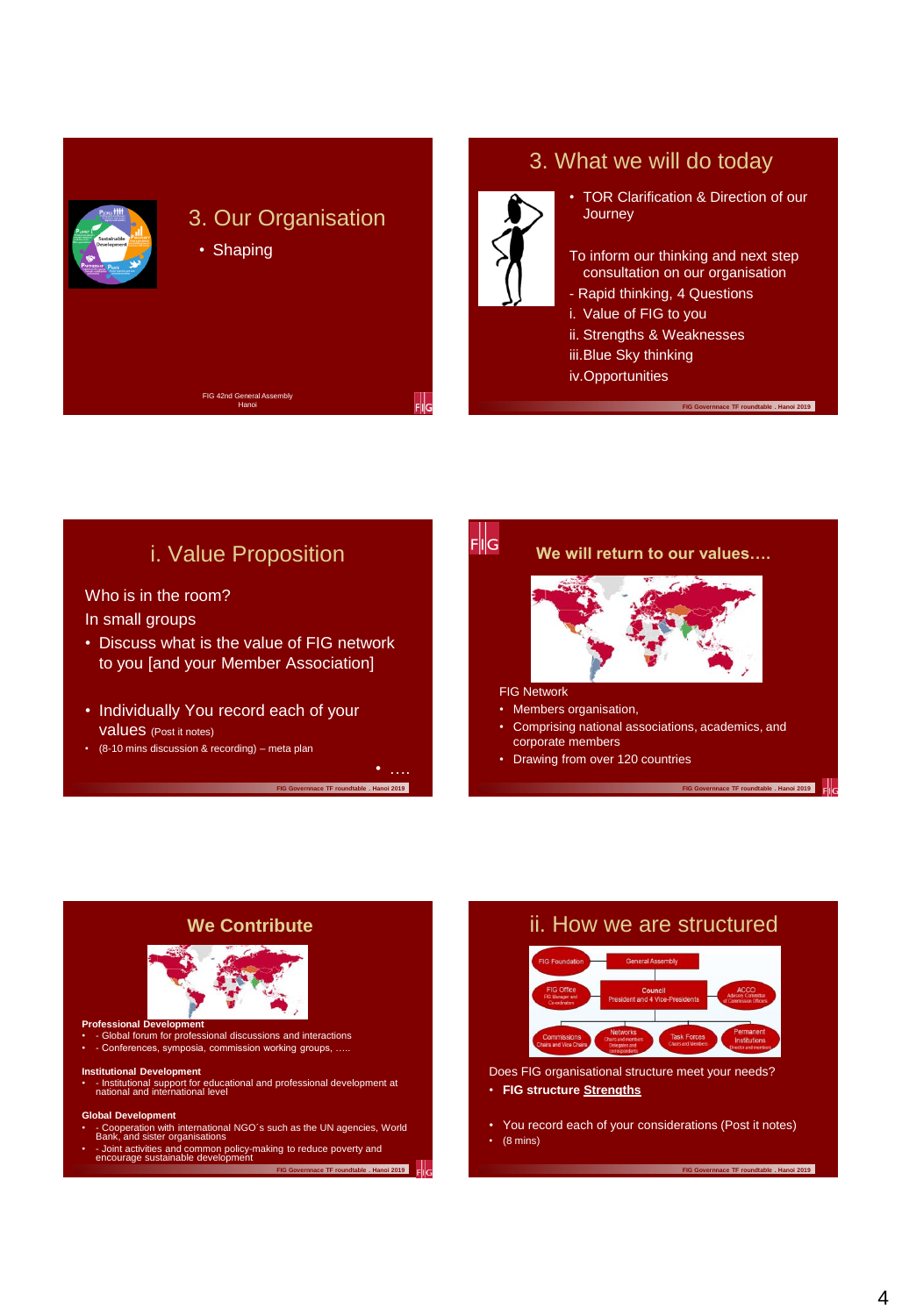

- You record each of your considerations (Post it notes)
- (8 mins)
- Meta plan

# iii. Blue Sky!



• What would you like to see our structure look like?

i.e a structure that will meet your needs

• You record each of your considerations (Post it notes) • (8 mins)

**FIG Governnace TF roundtable . Hanoi 2019** 

# iv Plenary Feedback Blue sky thinking & Opportunities…. Clustering/ meta plan • Value **Strengths Weaknesses**

**FIG Governnace TF roundtable . Hanoi 2019** 

#### **FIG Governnace TF roundtable . Hanoi 2019**

# Final remarks

- Thank you- Inform our online consultation
- Do please re-engage online, on this topic,
- Regular comms on FIG Newsletter; but other platforms to be explored
- Our next steps on engagement …..

# **2019 Road map**

#### **Year Activities:**



Dedicated Web page goes live - posting key documents and detailed timeline • Review the recommendations from 1998 and

2018 Task force

• Round 1 pathway on line facilitated consultations &

- Round 2 pathway online, facilitated consultations
- Including, Members, Council, FIG Office, ACCO, Networks, Regions and External Key stakeholders

**FIG 42nd GA, Hanoi 2019** 



# **To Remain Relevant**,

**Our narrative** must now be, how **to think big, challenging the existing system**, pursue the highest ethical standard and give ultimate attention to societal/ customer service delivery

**FIG Governnace TF roundtable . Hanoi 2019** 

Our journey is Predicated upon You and Your engagement